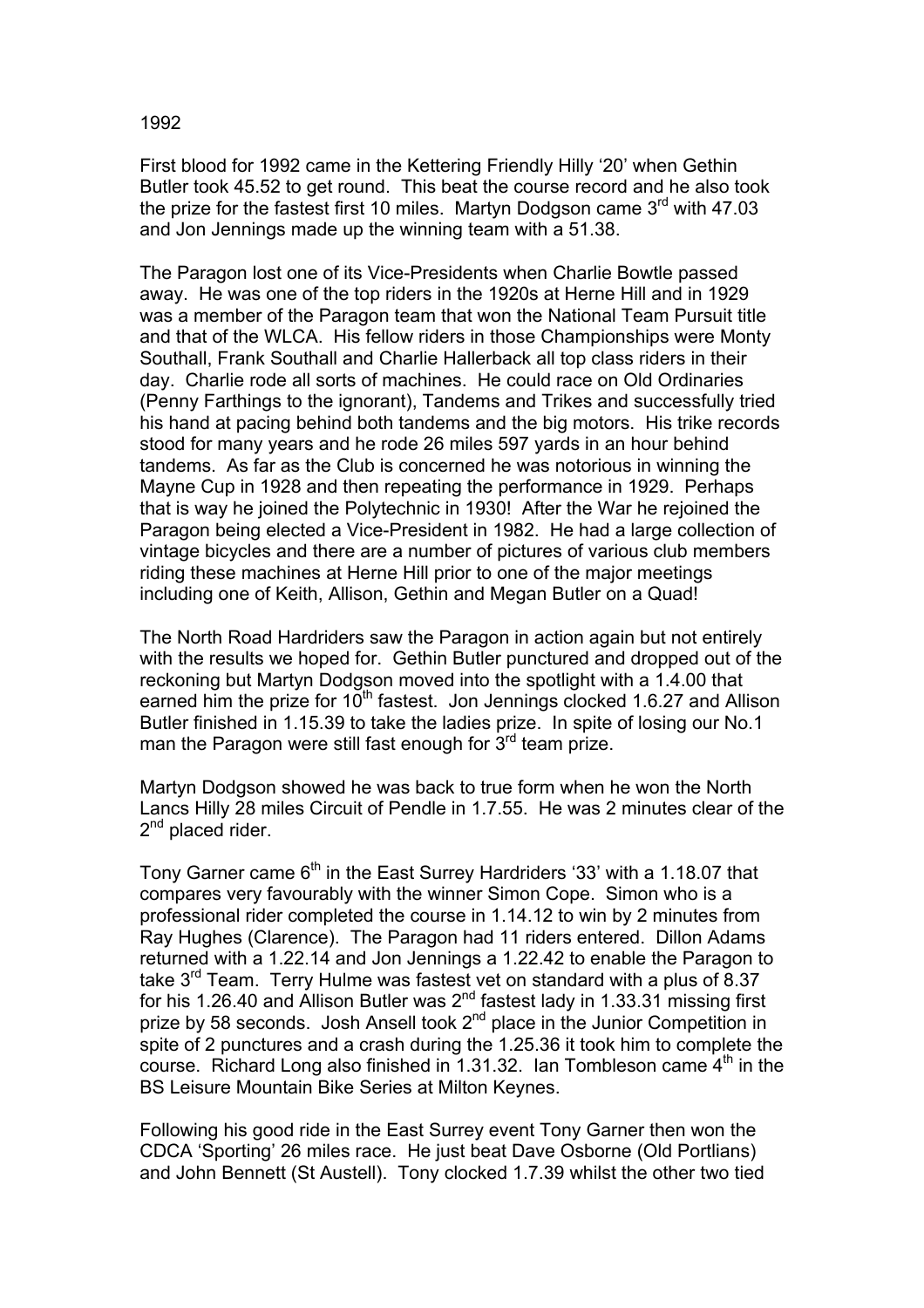with 1.7.40. It does not get much closer than that! Dillon Adams came  $6<sup>th</sup>$  in 1.8.52 and Josh Ansell  $10<sup>th</sup>$  in 1.11.01. This ensured the Team race for the Paragon and fastest junior prize for Josh. Dave Woods finished in 1.19.15 and Nick Haynes 1.20.57.

The first Club Event of the season was the 10 miles event on the Holmwood course on the  $14<sup>th</sup>$  March. Gethin Butler won in 20.54 from Tony Garner 22.26 and Jon Jennings 3rfd with 23.38. Steve Roach produced a personal best of 23.51 that enabled him to take the Handicap award away from Gethin. In  $3<sup>rd</sup>$  place on handicap was  $6<sup>th</sup>$  placed rider Nigel Everett. Harry Featherstone and Terry Hulme rode the Antelope RT 2up and finished  $2^{nd}$  in the Veterans section with a 1.1.55 for the 25 miles. Gethin Butler rode the Alexa Grand Prix of Essex and on a cold, miserable day had the mortification of being in an early break that got caught on the finishing circuit. He crossed the line in 41<sup>st</sup> place. Martyn Dodgson came  $6<sup>th</sup>$  in the Foxfield road race and took the prize for the most aggressive rider. Allison Butler was11th at Ottershaw in the Surrey League road race with Ray Puttick and Pete Owen placed in the bunch. Tony Garner finished  $6<sup>th</sup>$  in the  $2<sup>nd</sup>$  category event over 80 miles whilst Jon Jennings came in with the main field.

Gethin Butler pulled of one of his finest victories when he won the Porthole Grand Prix time trial over a 25 mile course around Lake Windemere in a time of 57.06 beating the reigning 25 and 50 miles Champion, Chris Boardman, by 40 seconds and third placed man Glenn Sword (who is on the Olympic Shortlist) by 4.45! Martyn Dodgson was lying  $4<sup>th</sup>$  at the halfway point but then punctured. Harry Featherstone won the veterans prize in the Sotonia '10' in 25.20 with Rowan Vacher taking  $3<sup>rd</sup>$  prize with a 25.55 and his brother Doug finishing in 27.37. A bad day in Essex with strong winds slowed many riders in the Basildon '25'. Richard Long won best junior award with his 1.6.20 whilst Nigel Everett, 1.6.48, and Dave Woods, 1.10.37, enabled the Paragon to take the Team prize.

The Vacher brother came  $4<sup>th</sup>$  in the Border CA 2up 20 miles event with a 57.27. Gethin Butler won the Circuit of Ingleborough 27 miles event in 1.1.23 including a stop for a wheel change. Martyn Dodgson came  $3<sup>rd</sup>$  in 1.5.43. Then on the Sunday they rode the Preston Whs Open 2up 25 miles and won very comfortably some 3 minutes ahead of their nearest rivals in 52.06.

Harry Featherstone took another veterans prize this time in the  $34<sup>th</sup>$  Nomads '10'. He finished in 23.03. Josh Ansell was  $2^{nd}$  in the Junior section with a 23.31 whilst Jeff Wiseman did 25.30 and Jon McKaig 28.25. The next day he took another  $1^{st}$  veteran on scratch award with a 56.47 in the Oxonian '25'. Dillon Adams came 2<sup>nd</sup> in the Surrey League road race at Cutmill with Pete Owen in  $7<sup>th</sup>$ , Bob Patton 16<sup>th</sup> and Dave Woods 18<sup>th</sup>. Tony Garner was run into by another rider approaching the Finish and limped in about  $20<sup>th</sup>$ . Dillon followed this with a 4<sup>th</sup> place in the 3<sup>rd</sup> category race at Barcombe whilst Jon Jennings came  $20^{th}$  in the afternoon  $2^{nd}$  category race. Allison Butler was baulked in the sprint of the Ladies race at Eastway and was disgruntled with her eventual  $14<sup>th</sup>$  place. Josh Ansell went into Kent and came  $4<sup>th</sup>$  in the Kent League event at Chilham.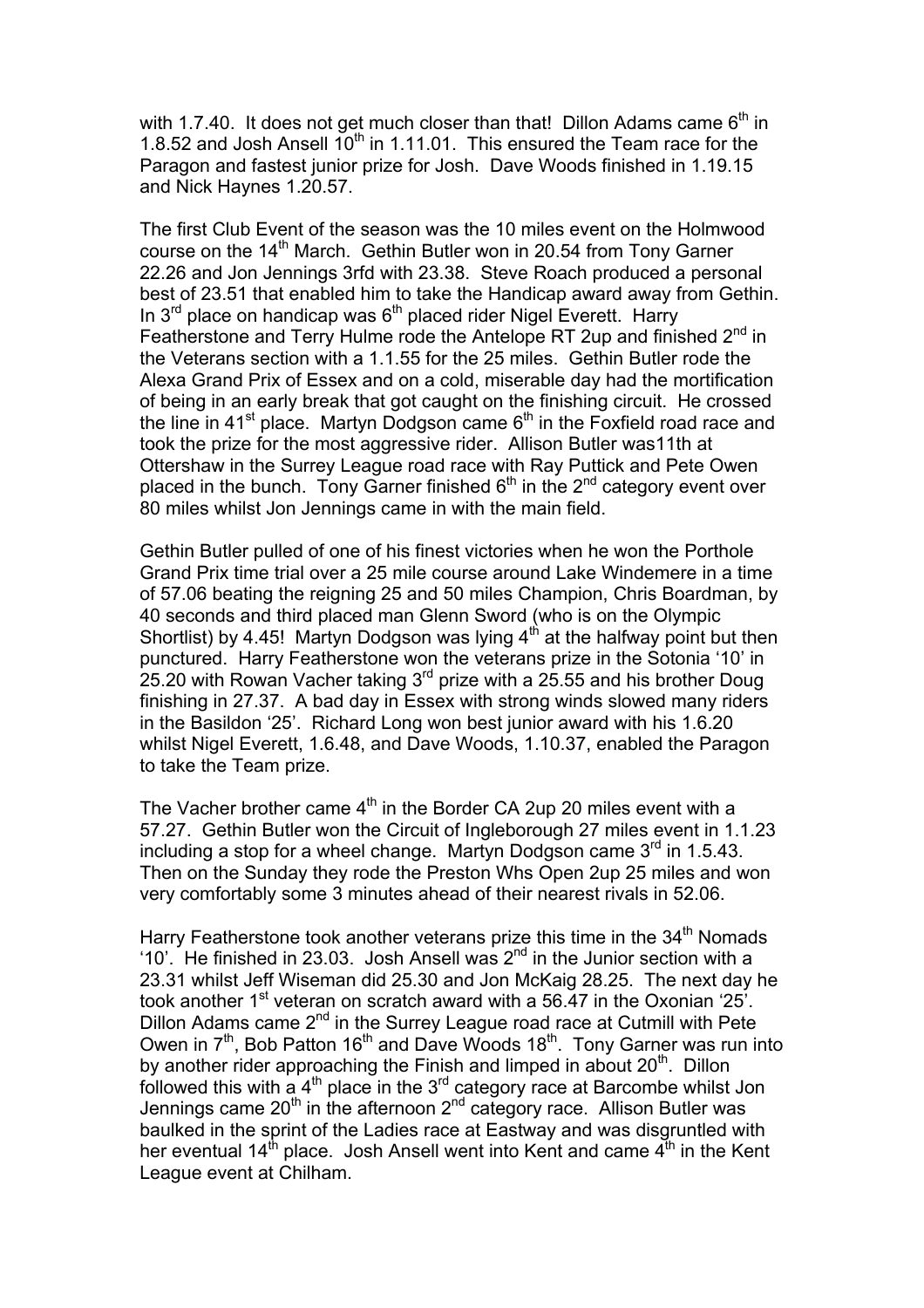Gethin Butler was pipped by just one second by Gary Deighton (Manchester Whs) in the North Hampshire '10' recording 20.41 to Deighton's 20.40. Also riding were Stephen Roach, who clocked a personal best of 23.41, and Ian Tombleson 24.49. However they did get the Team prize. Then on the Sunday Gethin rode the Archer Grand Prix and was in the action all day. He finished  $3<sup>rd</sup>$  in the King of the Mountains competition and was  $12<sup>th</sup>$  in the sprint for the Line by the 20 survivors of the 100 plus starters.

Rowan Vacher came  $8<sup>th</sup>$  in the Redmon '25' with 1.2.11 with Graham O'Sullivan on 1.4.05, Doug Vacher on 1.5.40 and Mark Oliver clocking a 1.15.10 in his first race. Harry Featherstone was on his own down at Southampton but he still finished in  $4<sup>th</sup>$  place with a 57.45. Josh Ansell collected more points when he instigated the break in the Kent League race at Yalding and then finished  $3^{rd}$  in the final sprint. Richard Long finished  $16^{th}$  in the same event. Martyn Dodgson was  $4<sup>th</sup>$  in the Pendle Forest road race over 44 miles.

The Hope Valley Classic, (the third race in the season long Premier Calendar competition) fell to Gethin Butler when he romped away over this hilly course in the wilds of Shropshire to win by 33 seconds from Mark Lovett and 2.31 on  $3<sup>rd</sup>$  placed man N Dunn (Middridge Racing). Martyn Dodgson attained his  $2<sup>nd</sup>$ category licence when he came  $3^{rd}$  in the 45 miles April road race at Horwich. Down south Tony Garner picked up more points towards his 1<sup>st</sup> category licence when he came  $6<sup>th</sup>$  in the 80 miles Surrey League road race over the Ashdown Forest. Jon Jennings was 11<sup>th</sup> and followed this with an  $8<sup>th</sup>$  place at Eastway the next day. The Harry Featherstone pulled of another double when he won both scratch and Age Standard awards in the VTTA Surrey/Sussex '25' with a 1.1.04. Then with Dave Adams' 1.6.13 they won the Team race. In the Southboro '10' Harry Featherstone came  $4<sup>th</sup>$  with a 21.51. Josh Ansell was close behind with a 21.55 that took  $2^{nd}$  handicap prize and was only 12 seconds away from Gethin Butler's junior record. Jon McKaig also rode and improved to a 26.15. On the Sunday Josh rode the Elite CC '25' and produced a 57.57.

The Club '25' on the  $12<sup>th</sup>$  April saw Tony Garner just stay ahead of Stephen Road with a 1.1.20 to 1.1.48 but with 3 minutes allowance Steve took the Handicap. In 3<sup>rd</sup> place on scratch was Graham O'Sullivan on 1.3.54 whilst Nigel Everett came in with a personal best of 1.5.10.

Easter and there was lots of racing in different parts of the country. Kaye Patton started her season with a win in a 10 miles Mountain bike race at West Drayton that netted her a £50 prize. Bob Patton was no so lucky as his chain broke. In the Surrey League 3-day Jon Jennings finished  $3<sup>rd</sup>$  overall after finishing  $5<sup>th</sup>$  on both 1<sup>st</sup> and 2<sup>nd</sup> stages but could only manage a 14<sup>th</sup> place on Stage 3 that knocked him from possible  $2^{nd}$  to the reality of  $3^{rd}$  place. Tony arner was 10<sup>th</sup> overall including a 7<sup>th</sup> place on Stage 1. Ray Puttick was 11<sup>th</sup> overall and Allison Butler 20<sup>th</sup>. Dillon Adams finished 14<sup>th</sup> on Stage 2. Jeff Wiseman rode Stage 1, his first road race and was pleased with his 23<sup>rd</sup> place.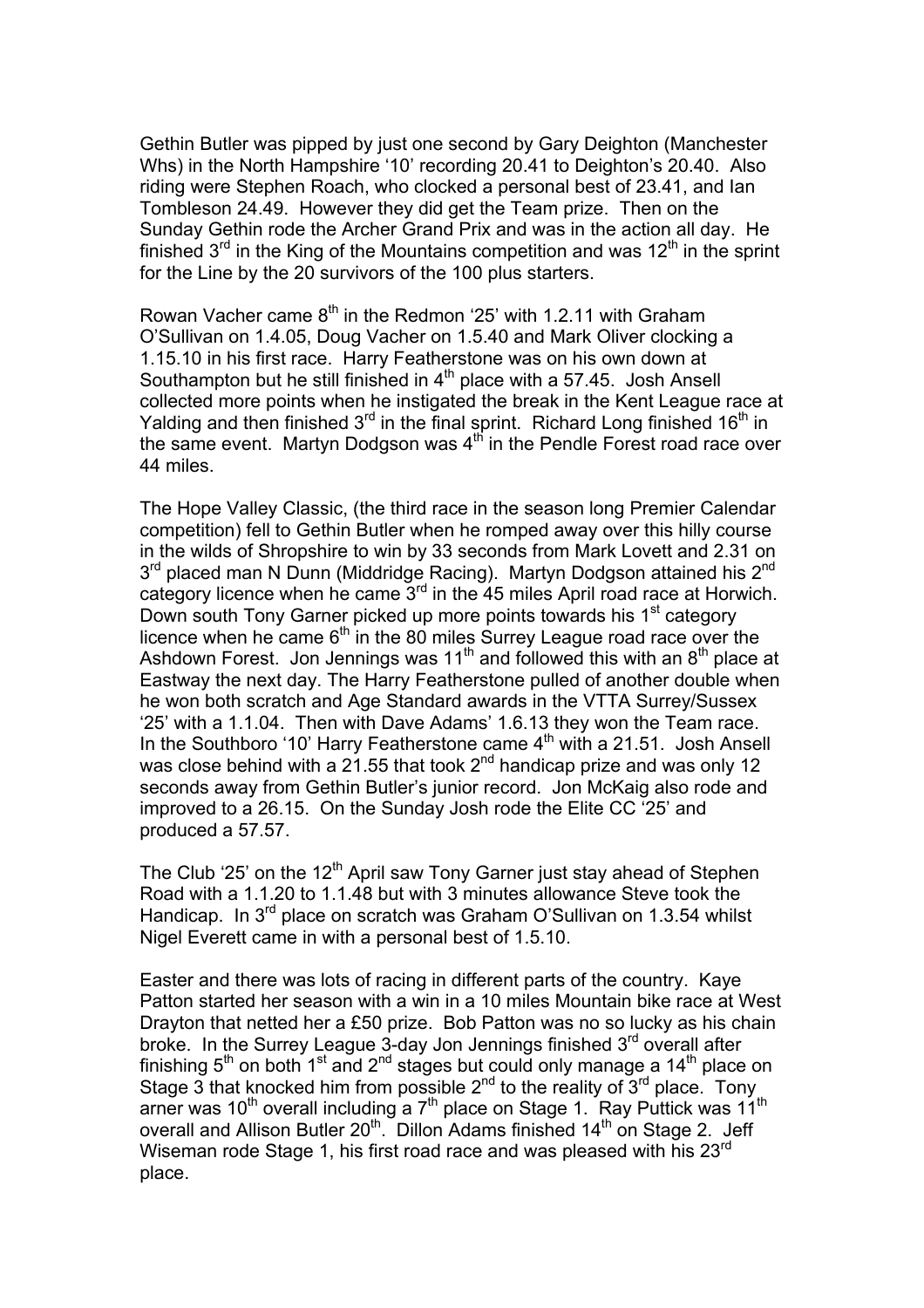On Easter Monday Josh Ansell came  $8<sup>th</sup>$  in the Farnborough & Camberley Vets, Ladies and Juniors race at Eversley. After stirring the race up and getting clear with a group of eight Josh's efforts took their toll and he came in 8<sup>th</sup> but well clear of the rest of the field. Martyn Dodgson rode the Tour of the Lakes 3-day and finished 11<sup>th</sup> overall. He was  $7<sup>th</sup>$  on stage 1, 15<sup>th</sup> on Stage 3 and 5<sup>th</sup> on Stage 4. A poor Stage 2 kept him out of the main awards. Graham O'Sullivan rode the famous Charlotteville '50' and did his best time for the distance for over 5 years with a 2.6.18. Allison Butler rode the SWLLCA '10' and finished  $2^{nd}$  with a creditable 24.54 that also won her the handicap prize.

Gethin Butler was riding for the England team in the Scottish Girvan 3-day race. He rode to team orders in the first 3 stages then on the last stage he attacked after just 4½ miles of the 77 miles race. He and Neil Martin (Dinnington) stayed clear even though Martin crashed near the Finish. Gethin waited for him but then won the sprint to win the Stage. This win moved him up to  $6<sup>th</sup>$  overall.

Gale force winds and rain over the week-end of the  $25<sup>th</sup>/26<sup>th</sup>$  April made racing conditions extremely hard. Tony Garner continued his good form by getting  $2^{nd}$  place in the Surrey Road CC '10' in 23.11 whilst Lee Phillips took  $2^{nd}$  place in the Juvenile event and Allison Butler won the ladies prize with a 27.21. The next morning the Paragon had 9 riders down for the SCCU '25'. No one beat the hour that morning but Dillon Adams managed a 1.1.29 to take  $3<sup>rd</sup>$  place, Graham O'Sullivan 1.5.53, Dave Adams 1.7.05, Jack Platts 1.11.35 and Roger Amer 1.13.54 were our only finishers. Nigel Everett crashed on one of the many roundabouts but fortunately no damage to either himself or machine. The others decided not to face the timekeeper! A team of three Paragon riders spent the week-end in Nottinghamshire. In the North Notts Olympic '10' Stephen Roach did a 23.53, Ian Tombleson 24.41 and Ross Bartlett 26.51 but on the windswept Sunday Stephen was the only one of the trio to finish the '25' in 1.7.15 that gives some idea of the severity of the wind. During the previous week Gethin Butler rode a local '10' and finished with a 20.02. Jon McKaig rode the De Laune '10' and did a 26.32. Harry Featherstone rode the Bournemouth Arrow '10' and came  $8<sup>th</sup>$  in 23.42.

The road racers faired no better but Tony Garner was very pleased with his efforts in the Jock Wadley Memorial race at Aldford, Essex, when he finished  $12<sup>tn</sup>$  in this 100 miles event. Josh Ansell and Richard Long rode the Surrey League races at Slough Green. They escaped with 5 others after 20 miles of racing then Josh attacked again to get clear with one other rider but lost out in the sprint. Richard came in  $4<sup>th</sup>$  place. In the afternoon Ian Murray made his road race debut for the season and wasa extremely pleased with his  $5<sup>th</sup>$  place. Also very pleased was Jeff Wiseman with his  $12<sup>th</sup>$  place on only his second road race.Bob Patton and Mario Manelfi finished in the bunch. Allison Butler went off to Cheshire for the Cheshire County road race for ladies and finished  $25^{th}$ .

The Tour of Lancashire saw Gethin up with the leaders and finishing in  $6<sup>th</sup>$ place overall and the leading amateur rider. In the Epsom '10' Tony Garner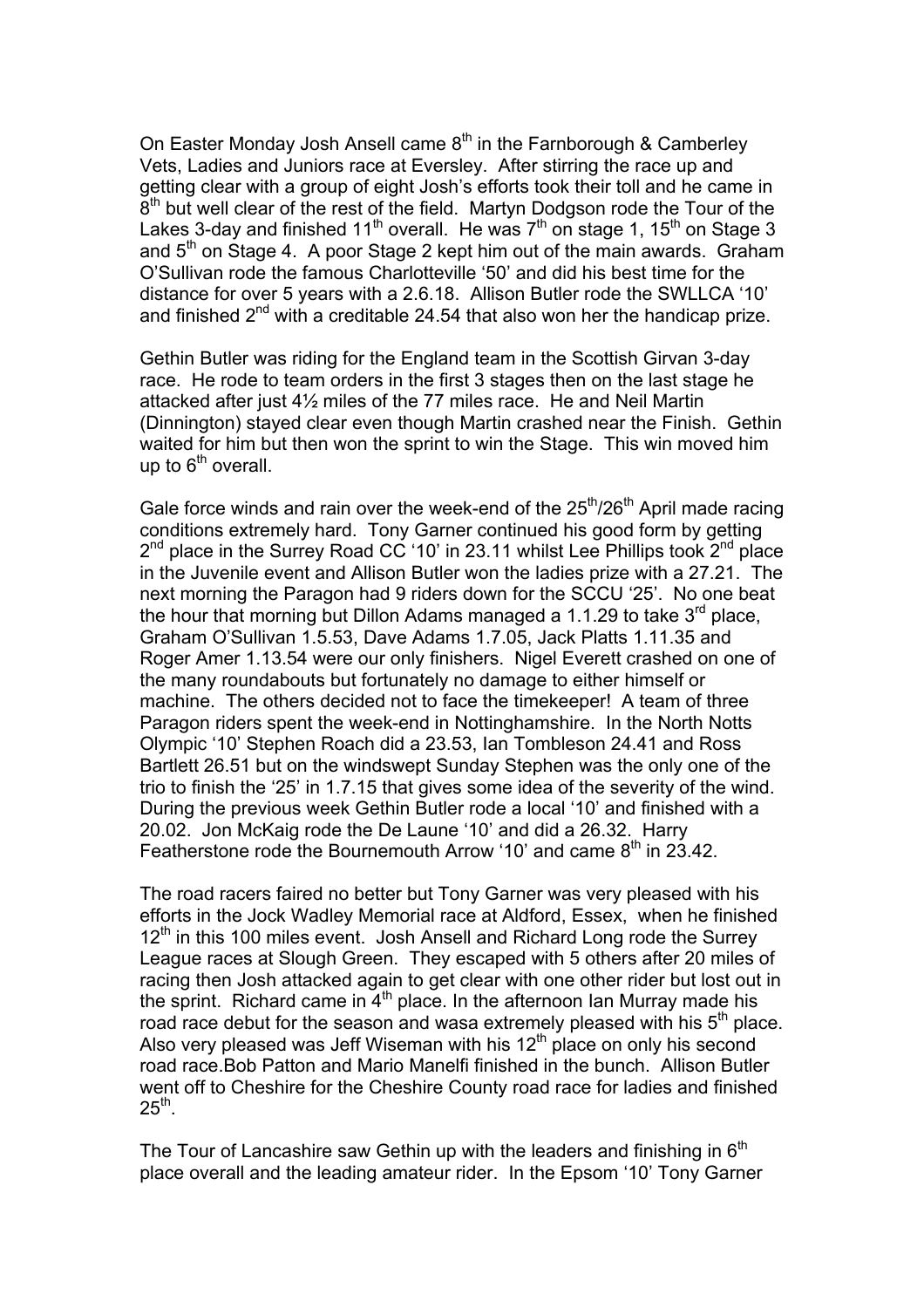finished 2<sup>nd</sup> and beat team mate Dillon Adams by a clear minute. Josh Ansell took 5<sup>th</sup> place in the De Laune '25' and also won the best junior prize. Richard Long finished in a personal best time of 1.3.14. Harry Featherstone took the Age Standard award in the Hillingdon '25' with a 57.07. Graham O'Sullivan improved 6 minutes on his Charlotteville '50' time when he recorded 2.0.15 in the West Suffolk Whs event.

The Club '25' Record was broken on the 10<sup>th</sup> May when Gethin Butler clocked 50.01 in the Oxford University '25' for 2<sup>nd</sup> place and to take 31 seconds off the old record. Stuart Dangerfield who recorded 49.59 beat him for 1st place. Martyn Dodgson came  $3<sup>rd</sup>$  in the British Students Championship that was incorporated in this event with a 54.00. Then on the Sunday they roee with Tony Garner in the Charters of Aldershot road race at Cutmill. Gethin Butler took  $3<sup>rd</sup>$  place in the winning break of three after having to suffer a wheel change being one of the many who punctured in the rain. Martyn punctured and Tony Garner broke spokes to put pay to their efforts. In the morning race Josh Ansell came 4<sup>th</sup> with Richard Long, Steve Roach and Allison Butler grouped at  $13<sup>th</sup>$  equal. Jon Jennings finished  $25<sup>th</sup>$  in the Giles Ree Memorial 2-day after spending 2 days out in the rain. The previous day Allison took  $7<sup>th</sup>$ in the bunch sprint in the Surrey League Handicap .

Harry Featherstone took 3<sup>rd</sup> place in the VTTA Surrey/Sussex '10' with a 24.04 that also enabled him to collect the Stan Harvey Memorial Award for best on Age Standard. On the Sunday Harry was riding the ECCA '50' and was up with the leaders. He was just catching Jack Platts when he punctured. Jack being the clubman he is, immediately stopped and changed front wheels with Harry. Harry speeds off and finishes with a 1.59.35. Jack, meanwhile, tries to change tubulars but finds that Harry has deep section rims and long valves whilst Jack rides normal wheels and short valves. No way is Jack able to pump up any tyre! Therefore poor Jack has to thumb a lift to the Finish. He was not very pleased after his sacrifice of a decent ride. Graham O'Sullivan finished this event in 2.4.04 and Dick Wallis in 2.4.57.

The Moon Trophy was won this year by the Anerley with the Paragon in 2<sup>nd</sup> place. Pete Danckwardt was our fastest rider in 1.1.40 followed by Jeff Wiseman 1.4.51 and Nick Haynes 1.5.20. Nick also took  $1<sup>st</sup>$  on handicap prize. Roger Amer produced a personal best of 1.8.26and Jon McKaig one of 1.10.57.

The Club '10' Record went on 17<sup>th</sup> May when Gethin Butler won the Oxford City event in 19.45 and he had the satisfaction of turning the tables on Dangerfield. This ride of Gethin's was the fastest done in the country so far. Then on the Sunday he won the Addiscombe '25' with a course record 52.42. The Paragon also won the Team with Richard Long improving again to 1.1.29, Pete Danckwardt 1.1.59, Graham O'Sullivan 1.4.10 and Dave Adams 1.4.35. Gethin also learnt that he was riding for the Amateur Brittania Team in the Tour of Britain starting in Penzance.

In the VTTA National Championship 25 miles the Paragon riders took the Team Award. Harry Featherstone was 3<sup>rd</sup> on scratch and 2<sup>nd</sup> on Age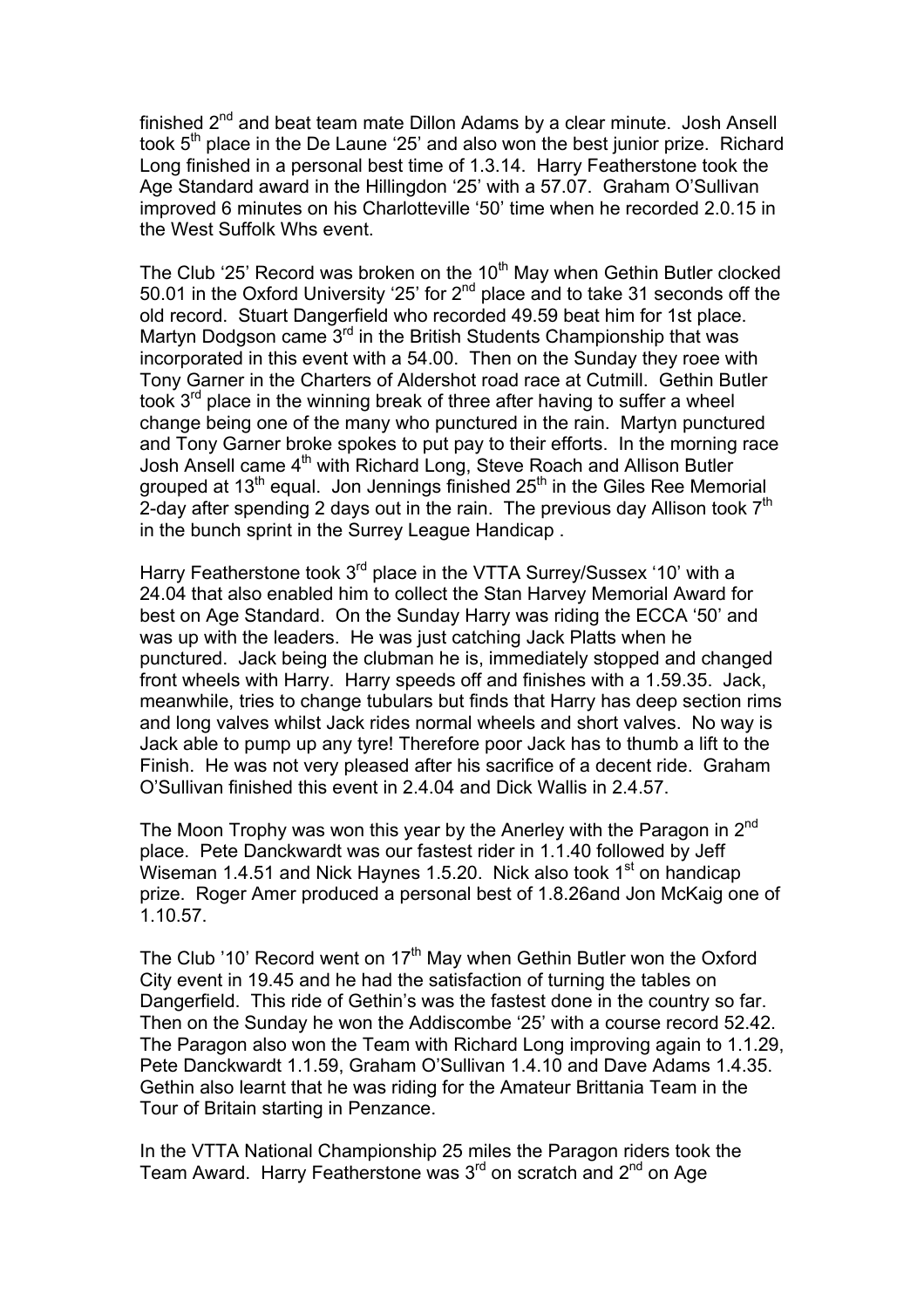Standard with a 57.21 whilst Dick Wallis clocked a 1.0.38 and Terry Hulme a 1.3.02. The next day Harry rode the Sotonia '25' and was unplaced with his 58.55 although he did manage the best on Age Standard. A team from the Paragon rode the Catford '10' with Josh Ansell producing our fastest time in 22.44. Richard Long, still improving, with a 23.15, Pete Danckwardt 23.24 and Jon McKaig 25.41, also an improvement.

John Dennis promoted the Crystal Palace circuit races running it as a Course des Primes rather than a Handicap event. In the Juvenile event most of the primes went to Adam Dallison (East Surrey) whilst in the Senior race Russell Williams bagged the majority. Russell crossed the finish line in 1<sup>st</sup> place followed by Dan Rudd (De Laune) and John Higgins (Wembley).

The Frank Southall Trophy '50' was run on the  $24<sup>th</sup>$  May and organised by Graham O'Sullivan. Andy Naylor (Apollo RT) won convincingly by 5.04 in an event and course record time of 1.53.10. In 2<sup>nd</sup> place was Sean Kennedy (Bec CC) in 1.58.14 and our own Pete Danckwardt came 3rd with his best ride for some years of 1.59.56. Harry Featherstone was  $4<sup>th</sup>$  in 2.1.53 but had the satisfaction of taking the Veteran Prize and best on Standard award with a plus of 36.00 minutes. Jack Platts recorded 2.13.49 and was placed 2<sup>nd</sup> on Age Standard with Bob Stapley (Epsom) in  $3<sup>rd</sup>$  place. The Old Portlians won the Team race beating the Paragon by 28 seconds 6.11.36 to 6.12.04. The Paragon pair of Featherstone and Platts won the VTTA Surrey/Sussex Team award. Other Paragon times were by Nigel Everett who came  $24<sup>th</sup>$  in a personal best time of 2.10.16, Jack Platts was 30<sup>th</sup>, Dave Woods 35<sup>th</sup> in 2.2.15.35, Mark Oliver 2.19.30and Roger Amer 2.23.32 with time off the bike with a puncture.

Tony Garner finished 9<sup>th</sup> in the St Ives '10' in 22.00. Martyn Dodgson won a '10' in Lancashire with a 21.37 and took  $8<sup>th</sup>$  place in the 84 miles Observer road race at Cannock. The brothers Vacher finished  $7<sup>th</sup>$  in the Medway Velo 2up time trial in 1.1.20.

Pete Danckwardt won the evening '10' on the  $26<sup>th</sup>$  May in 22.29 beating Tony Garner by 16 seconds and Stephen Road by 58.

Tony Garner won the South Western '10' in 21.55 on the Saturday and then rode well in the BCF Surrey Division road race Championship only to cramp up in the final sprint crossing the line in  $20<sup>th</sup>$  place instead of the top 10 he was hoping for. Jon Jennings finished  $30<sup>th</sup>$ . Also on the Saturday the paragon had a number of riders in the CC Bexley '10'. Fastest was Harry Featherstone with 21.38. Junior Richard Long was next with a 22.42 then came Dick Wallis 23.07, Stephen Roach 23.47, Jon McKaig 24.34, which was a personal best, and Ian Tombleson 24.57. Graham O'Sullivan was our sole representative in the Farnborough & Camberley '25' with a 1.1.43. Ten Paragon riders had entered the Surrey Road CC '25' and Pete Danckwardt showed a welcome return to form with a 57.16 for  $2^{nd}$  place. Ian Murray was 4<sup>th</sup> in 58.46 and Nigel Everett knocked 4 minutes from his previous best to cross the line in 1.1.04. These three collected the Team award. Other times were by Graham O'Sullivan 1.2.09, Jack Platts 1.2.12, Nick Haynes 1.2.33,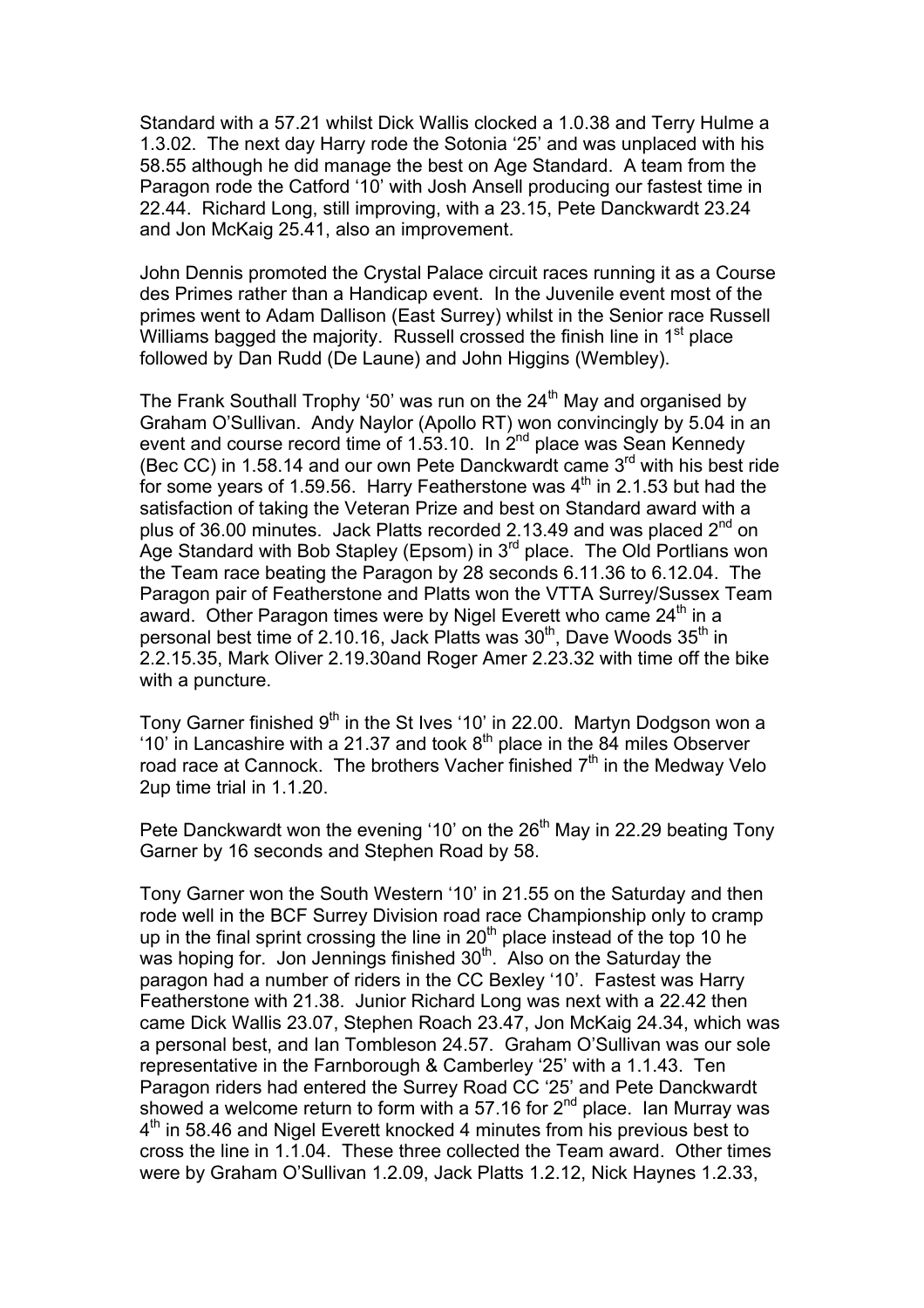Doug Vacher 1.5.32, and Jon McKaig 1.7.01 (a 4 minute improvement). Jack Platts was also best on Age Standard and Ian Murray was fastest veteran.

In the Unity '25' Harry Featherstone clocked a 55.48, Josh Ansell did a personal best of 56.22 and Dick Wallis 57.45, made up the team. The Paragon also had a team in the De Laune 2-day stage race. In Stage 1, a Team Time Trial, our team of Jon Jennings, Tony Garner, Dillon Adams and Stephen Roach finished in 3<sup>rd</sup> place. Stage 2, a road race, found Jennings in  $7<sup>th</sup>$  place and Garner in 18<sup>th</sup>. Stage 4, a short individual time trial of 5 kms saw Tony Garner at his best with a 6.47 and Jon Jennings with a 6.57. On the last Stage our men wilted a bit with Jon Jennings eventually finishing  $10<sup>th</sup>$ and Garner 13<sup>th</sup>. Allison Butler rode a 4-day Stage race in Holland and finished 10<sup>th</sup> overall. This was an excellent performance.

Josh Ansell had a fine win in the Kent League 50 miles races on the Crowhurst Circuit. He broke away at about half distance and gained 10 seconds. He held and then increased his lead to 40 seconds at the line. Richard Long finished with the main bunch. As a result of this ride he was selected to ride the Gwent Junior Tour Stage race in July for the Kent Division. In the SCCU '10' Pete Danckwardt came 3<sup>rd</sup> in 22.15 and Ian Tombleson finished in 25.00. On the Sunday morning Pete was the fastest of our seven entries in the South Eastern RC '25'. Pete was 5<sup>th</sup> fastest in the event with a 57.15. Jack Platts took 1.2.49, Dave Adams 1.3.25, Doug Vacher 1.3.44, Jon McKaig1.5.38 and a personal best. Graham O'Sullivan rode the Sussex CA '50' and finished in 2.4.05. Harry Featherstone rode the Wessex '50' and produced a season's best of 1.56.26.

Gethin Butler finished  $70<sup>th</sup>$  in the Milk race after losing a great deal of time on one stage when wrecking is bike in a crash he had to struggle many miles to the Finish on a bike that did not fit him. However after finishing  $21<sup>st</sup>$  on the last stage in Lincoln he drove straight up to Cockermouth, Cumbria, for the RTTC National 25 miles Championship. To everyone's amazement he finished in  $5<sup>th</sup>$  place with a 52.16 less than 24 hours after finishing a 10-day stage race. Martyn Dodgson was  $14<sup>th</sup>$  in 54.40 and Tony Garner  $37<sup>th</sup>$  in 56.36. This gave the Paragon  $2^{nd}$  team behind the composite GS Strada team.

Tony Garner won the Club Evening '10' on the  $9<sup>th</sup>$  June in 21.10 from Pete Danckwardt 22.23 and Stephen Roach 23.08. Up in the north Gethin won the Ribble Valley '10' with a 19.47.

The week-end of the  $13<sup>th</sup>/14<sup>th</sup>$  June was a week-end that most clubs dream about but has happened fairly frequently in Paragon history. Three Open wins, two team races two new club records and quite a number of personal bests. Gethin Butler won the Finsbury Park '50' in 1.42.05 taking 3 minutes off his own Club Record. Harry Featherstone came in with a 1.54.24 and Dick Wallis 1.58.46 to give us the Team win and a near miss on our own Club Team Record by 1.31. The second victory came from Pete Danckwardt who won the SCCU '50' in 1.57.02 beating Steve Marchant (SERC) by 32 seconds. Nigel Everett produced a personal best of 2.4.41 and with Stephen Roach finishing in 2.5.22 the Paragon won the Roberts Shield again. Rowan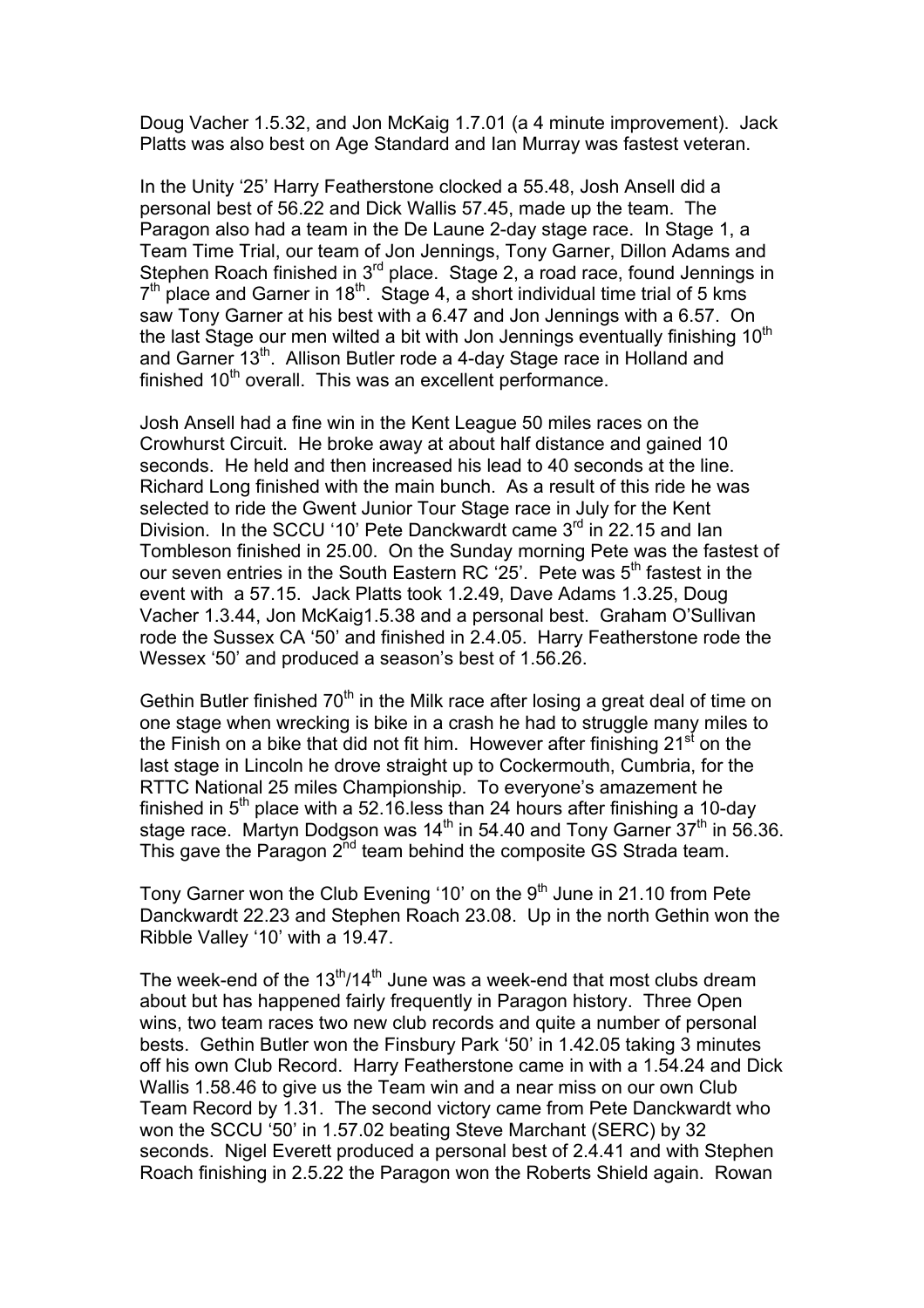Vacher rode his first 50 for some year and cross the line in 2.7.12, Dave Adams did 2.11.01 and Mark Oliver did his personal best of 2.15.11. Harry Featherstone won the VTTA Surrey/Sussex Vets '25' with a 58.41 that was also good enough to take the Age Standard award as well. Jack Platts clocked a 1.5.01 and they took the Team prize as well. Josh Ansell was 2<sup>nd</sup> junior in the KCA '10' with a 22.34 and Jeff Wiseman finished in 24.30. On the Sunday in the Basildon he really went for it and finished in 21.32 slicing 11 seconds from Gethin Butler's junior record. This Record still stands! It should be noted though that Tony Garner did go faster with a 21.25.

The Les Ingman road race was held on the Bletchingly circuit. Our men Gethin Butler and Jon Jennings failed to finish feeling the effects of recent efforts. Gethin suffering from the Finsbury Park '50' and Jon from a 'holiday' racing in Hollland. Paul Rogers (VC St Raphael) was 1<sup>st</sup> with his clubmate Mark Sinclair 2<sup>nd</sup> and Mick Coyle (Festival) 3<sup>rd</sup>.

Only three riders came to the line for the Evening '10' on the 16<sup>th</sup> June and only two made it to the Finisdh. Pete Danckwardt took 23.39 and Mark Oliver 27.56. By the times and numbers of riders it was not a nice evening.

Wednesday evening was the Polytechnic Invitation '25'. The Poly men were looking for fireworks and they got them! Gethin Butler won in a new Club Record time of 47.57 just 38 seconds short of Chris Boardman's Competition Record. In  $2^{nd}$  place was Stuart Dangerfield (49.15) and  $3^{rd}$  Bruce Drew (Wembley) (50.36). Spare a thought for Bruce Drew. Not only did he do a superb ride and collected  $3<sup>rd</sup>$  place but he was caught 2 minutes by Gethin and dropped! Not only did we have a new Individual record but with Martyn Dodgson finishing with a 52.15 and Harry Featherstone in 54.17 we took the team race with a new Club Team Record of 2.34.29 that has not been bettered. It is still on the books in 2004.

In the Century '25' Josh Ansell was our fastest man in 56.44 taking  $3<sup>rd</sup>$  junior award on the way. Dillon Adams clocked 58.51, Dick Wallis 59.30 and Terry Hulme 10.41.

On the 21<sup>st</sup> June Gethin Butler won the Essex CRA '100' in a time of 3.43.52. He was over 20 minutes faster than the  $2^{nd}$  placed man and he won  $2^{nd}$ handicap as well. Martyn Dodgson won the Lancaster CC '50' in 1.54.24 and Neville Pearson finished in 2.8.00 after a lay-off.

The Robin Buchan Silver Salver '25', organised by John Cleeve, was held on the  $21^{st}$  June. Bruce Drew (Wembley) was the clear winner in 55.21 from Pete Hamilton (Express Racing Team) 57.06. The next three places were taken by the Paragon. Tony Garner was  $3<sup>rd</sup>$  in 58.07, Pete Danckwardt  $4<sup>th</sup>$ 58.30 and Josh Ansell  $5<sup>th</sup>$  in 58.53. Josh also took the fastest junior prize and our trio took the Team award. Jane Ibbotson (Festival) with 1.10.27 took the Ladies prize. Other Paragon times were: - Stephen Roach 1.0.48, Gary Adcock 1.2.59, Chris Marshal 1.3.03, Rowan Vacher 1.3.16, Dave Adams 1.3.36, Nigel Everett 1.3.58, Jeff Wiseman 1.4.48, Doug Vacher 1.6.48, Mark Oliver 1.7.09 (personal best), Steve Catley 1.7.18 (persona best), Jon McKaig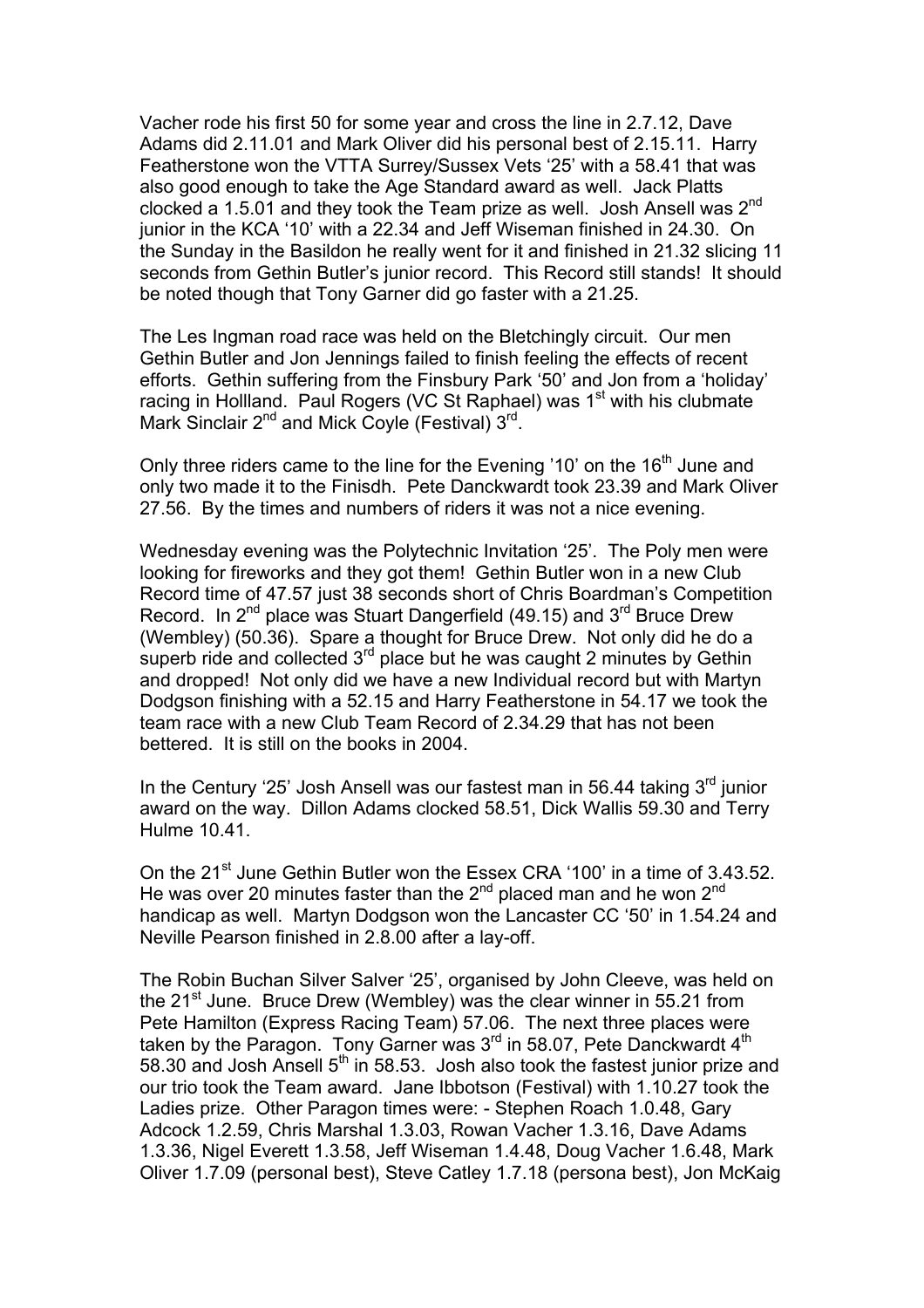1.9.44, Roger Amer 1.10.23 and Richard Keyes 1.13.40. This was Chris Marshal's first race for 2 years following an accident when he broke his leg in several places.

After the Finsbury Park '50' and the Essex CRA '100' great things were expected of Gethin Butler in the National Championship '50' held on the A38 near Chudleigh. However things did not go to plan as Gethin had a bout of sickness that caused him to retire. However to make up for this Martyn Dodgson finished in  $12^{th}$  place with a 1.54.45 and Pete Danckwardt  $25^{th}$  in 2.1.27. Excellent rides on this far from flat course. Tony Garner did a 22.17 in the  $34<sup>th</sup>$  Nomads '10' on the Saturday  $27<sup>th</sup>$  June and Chris Marshal clocked a 23 with an unknown number of seconds whilst Jack Platts completed the course in 25.17. Tony then put in a personal best '50' on the Sunday whilst riding the ECCA event. He finished with a 1.56.31. Dick Wallis finished on 1.57.47 and Graham O'Sullivan 2.0.04. Josh Ansell came 3<sup>rd</sup> in the Redhill CC Minor road race on the Outwood Circuit.

This unfortunate sickness did not deter Gethin Butler from putting in another very fast 100 miles the following week-end. In the Norland event on the 5<sup>th</sup> July he got within 20 seconds of his personal best with a 3.41.33 to win the race. Martyn Dodgson carved 15 minutes of his previous best with a 4.4.58 and Dick Wallis completed the team race win with a 4.23.14 that included stops for 2 punctures. Gethin also collected the prize for 2<sup>nd</sup> on handicap.

On the Saturday we had two riders in the CDCA '10' where Tony Garner finished  $4<sup>th</sup>$  with a 22.42 and Pete Danckwardt came  $7<sup>th</sup>$  in 23.21. It must have been quite a tear-up at the back of the field as 5 of the fastest riders started in the last 6 minutes!

In the Clarencourt 4-up team time trial we had two teams. Jon Jennings, Tony Garner and Josh Ansell clocked a 1.33.06 but were held very close by the 'B' team of Steve Roach, Richard Long, Tony Wade and Gary Adcock who did 1.33.23. Harry Featherstone finished  $3<sup>rd</sup>$  in the Andover '50' in a slow time for him of  $2.3.08$ . Jack Platts came  $2<sup>nd</sup>$  on Age Standard in the Unity Vets '25' with a 1.3.15 just beating Chris Marshal on 1.3.43.

The  $7<sup>th</sup>$  July was the evening set aside for the annual Inter-Club against the Addiscombe. As expected the Paragon lads made mincemeat of the Addiscombe with a team time of 2.18.11 to 2.24.47. Tony Garner was our fastest rider with a 21.53 followed by Dillon Adams, 22.12, Pete Danckwardt 22.29, Steve Roach 23.26, Richard Long 24.04 (finishing on a flat tyre), Dave Adams 24.09, Steve Catley 24.43 and Vin Callanan 28.28. Vin took the Club handicap with an allowance of 8 minutes to give him 20.28. In 2<sup>nd</sup> place was Steve Catley and 3<sup>rd</sup> Dillon Adams.

On the Saturday  $12<sup>th</sup>$  July the Paragon took money from the Addiscombe again when Dillon Adams came  $4<sup>th</sup>$  in the Addiscombe '10' with a personal best of 22.08. Tony Garner came in with a 22.48 and Richard Long 23.54 to make up the winning team. Dave Adams finished in 24.19. Harry Featherstone had a busy and long week-end. On Thursday he rode the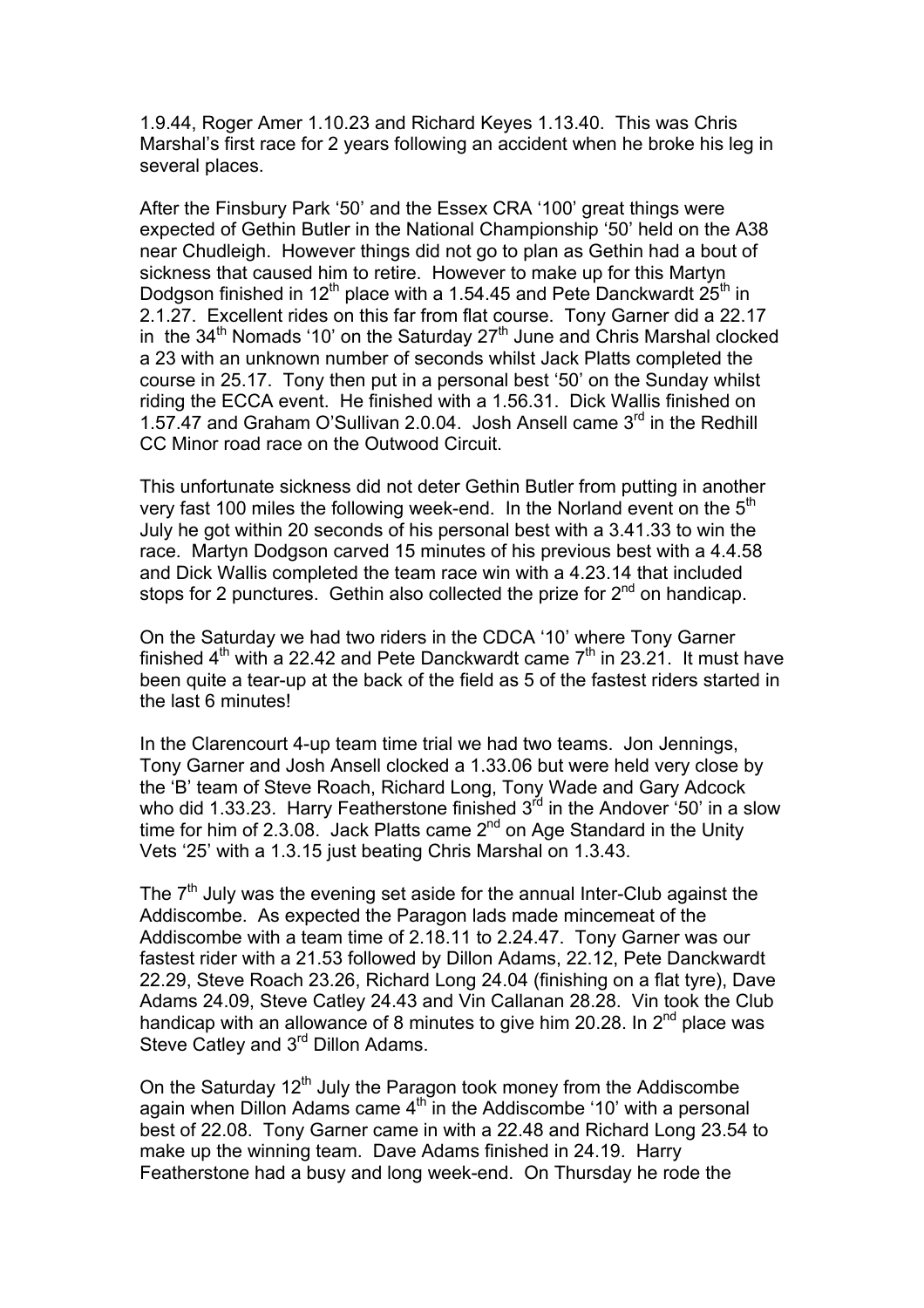Antelope '25' finishing in 54.42 and Terry Hulme a 57.44. On Saturday he competed in the Reading CC '25. He did a 55.26 in that and Dick Wallis a 58.16. Then on Sunday he came 3rd in the Brighton Excelsior '25' with a 59.57 and took the Age Standard award. In the Surrey League race at Northchapel Steve Roach came 2<sup>nd</sup> with Jeff Wiseman 9<sup>th</sup> and Allison Butler  $18<sup>th</sup>$ . Josh Ansell finished  $8<sup>th</sup>$  in the Junior event on the Shillinglee circuit and Mario Manelfi came 25<sup>th</sup> in the Streatham Velo Summer road race over 80miles. Gethin Butler won the Southport RCC '25' with an event record time of 53.11.

Tony Garner won Tuesday's evening 10 miles effort in 22.04 from Pete Danckwardt, 22.51, and Steve Roach 23.34. Stuart Catley made a personal best of 24.07 and Jon Jennings and Allison Butler got within 10 seconds of their Mixed Tandem record with a 21.36.

Gethin Butler's purple patch of 100 mile ride continued when he won the Goodmayes '100' in a new Club Record time of 3.41.03. He beat last years' 100 miles Champion Matthew Postle and Kevin Dawson, last years' event winner by over 5 minutes. The Paragon also won the Team race with Harry Featherstone finishing in 4.6.33 to take the Age Standard  $1<sup>st</sup>$  prize and Dick Wallis made up the team with his 4.22.31. Seven paragon riders competed in the Bec '25' with Terry Hulme being the fastest of them with a 1.2.18. Chris Marshall came next with 1.2.55 then Rowan Vacher 1.2.59, Jack Platts 1.3.01  $(2^{nd}$  on Age Standard), Dave Adams 1.3.37, Doug Vacher 1.4.54 and Stuart Catley with a personal best of 1.5.40. Josh Ansell went west to Wales for the Gwent Junior Tour and had a hard time of it but finishing in  $40<sup>th</sup>$  place.

The purple patch did indeed continue for Gethin Butler when he won the National 100 miles Championship in Lincolnshire. At 75 miles Gethin was some 2 minutes slower than the defending Champion Matthew Postle (Delta) but he put in a typical Butler last 25 miles to cross the line in 3.47.19 to win by just 18 seconds. Kevin Dawson (GS Strada) came 3<sup>rd</sup> in 3.50.16. Our only other rider was Martyn Dodgson who nevertheless showed his class with a 4.6.26 for  $10^{th}$  place.

Nearer home the Paragon won another team race when Pete Danckwardt riding 100 miles for the first time for some vears came  $2<sup>nd</sup>$  in the SCCU event with a 4.12.25 and so won our Goss Green Cup. Nigel Everett had the misfortune to puncture and lost some 8 minutes putting things to rights but persevered to finish  $15<sup>th</sup>$  in 4.47.41. Roger Amer clocked 4.55.15 and thereby ensured that the Paragon retained the Sid Gray Shield for another year. Mark Oliver tried 100 miles for the first time and finished in a creditable 5.0.37. Five riders had entered the Essex Roads '50' but both Tony Garner and Harry Featherstone had the misfortune to puncture. Dick Wallis finished in 1.57.22, Terry Hulme 2.2.14 and Jack Platts 2.3.10. Josh Ansell had some bad luck in the Shearshire road race. He timed his effort at the yellow flag at 200m to go only the flag was over twice that distance away from the Finish. Josh 'died' and had to be satisfied with  $15<sup>th</sup>$  place!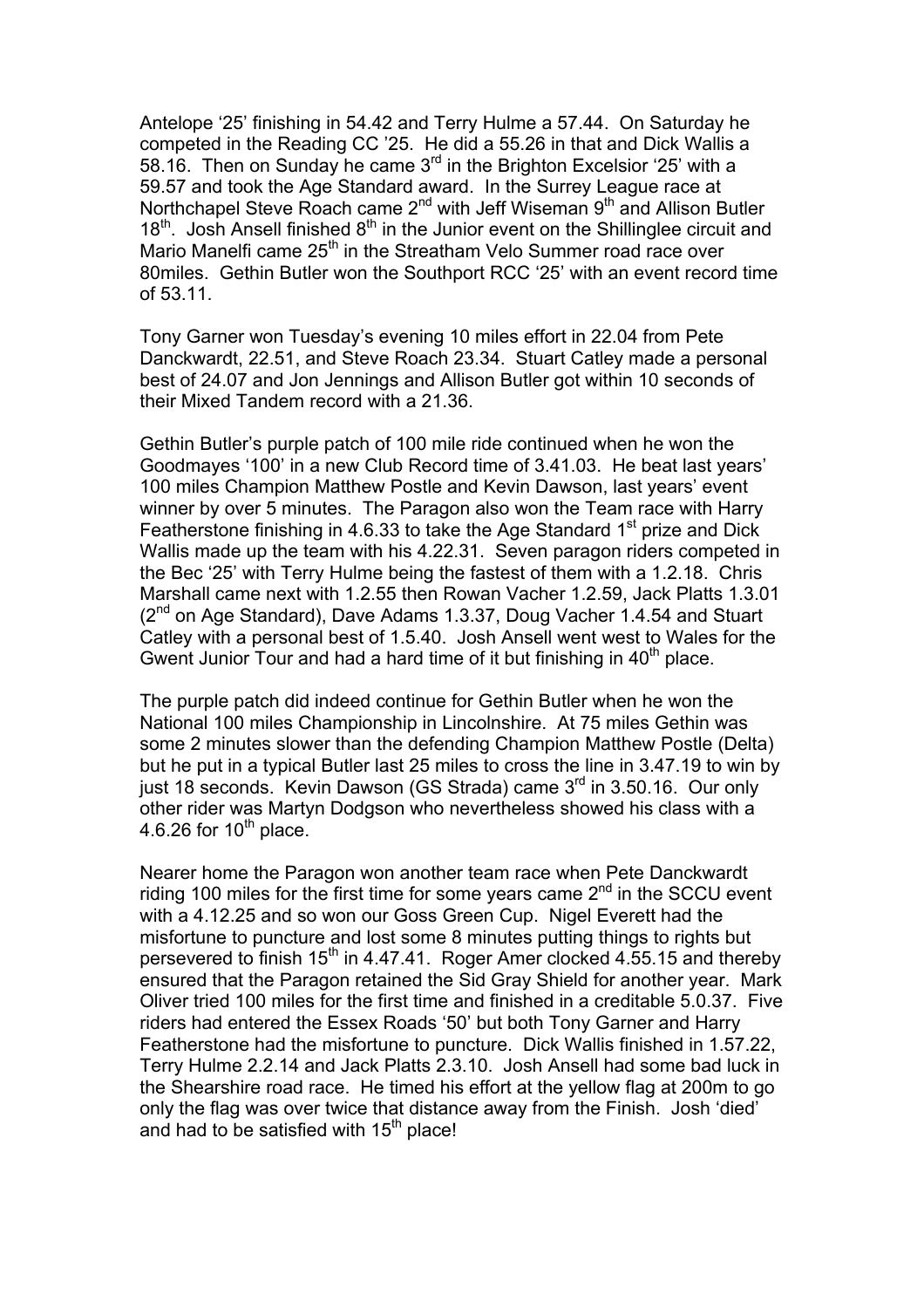Dillon Adams won the Evening '10' on the 29<sup>th</sup> July with a 22.11 to beat Josh Ansell by 8 seconds. Gary Adcock was  $3<sup>rd</sup>$  in 23.11 and Jon Woodcock came in with a personal best of 24.46.

Gethin Butler won the North London '50' but a cool blustery wind put pay to any very fast times. His time was 1.46.35 that beat Kevin Dawson (GS Strada) by 38 seconds. Martyn Dodgson was  $3<sup>rd</sup>$  in 1.53.04 and Harry Featherstone 7<sup>th</sup> in 1.56.40. Dick Wallis finished in 2.5.38 and Jack Platts 2.7.58. Harry took the Veterans Age Standard prize and the Paragon took the Team race. Pete Danckwardt was our fastest rider in the Festival '25' with a 59.09. Rowan Vacher clocked a 1.0.49 with Chris Marshal just 10 seconds slower. Dave Adams did a 1.3.20 and Stuart Catley improved to a 1.4.30. Messrs Danckwardt, Vacher and Marshal ensured the Team race came to the Paragon. Josh Ansell and Richard Long rode the National Junior 25 miles Championship with Josh being the better of the two. He did 59.20 for  $19<sup>th</sup>$ place whilst Richard was  $59<sup>th</sup>$  with 1.3.16.

A surprise defeat for Gethin Butler came in the Southend & County Whs '50' when Matt Illingworth back from duty with the British Olympic Team beat him by just over a minute. Matt did 1.43.54 to Gethin's 1.44.57. A fresh wind blew up to put pay to very fast times. Harry Featherstone came  $3<sup>rd</sup>$  in the Veterans National Championship '50' in 1.54.31 and 3<sup>rd</sup> on Age Standard. Dick Wallis finished in 2.3.16, Jack Platts 2.3.59 and Dave Adams 2.4.58. These times enabled the Paragon to take  $2^{nd}$  Team medals. Josh Ansell came  $2^{nd}$  in the Surrey League race at Kirdford with Ian Murray 4<sup>th</sup>, Allison Butler and Richard Long were equal 6<sup>th</sup> whilst Bob Patton, Jeff Wiseman and Dave Woods finished with the main bunch. Tony Garner rode the SCCU Championship on the Lingfield circuit and finished  $20<sup>th</sup>$ . Martyn Dodgson won a road race on the Cannock course.

On the 16<sup>th</sup> August Gethin pulled off the double by winning the RTTC National 12 hours Championship on a course in the Norwich area. He did the first 100 miles in 3.56.29 but the tough course and conditions slowed him but he still ran out time with 276.632 miles. This is a new Club record. Martyn Dodgson cruised round with 231.448 miles. Harry Featherstone won the VTTA (London) '100' with a 3.59.12 that was also good enough to take first on Age Standard as well. Dick Wallis finished in 4.25.03.

Stephen Roach won the Club Hill Climb for the Les Black Cup with 4.19 for the climb. Gary Adcock came  $2^{nd}$  in 4.28 and Tony Wade was  $3^{rd}$  in 4.31.

Tony Garner came  $5<sup>th</sup>$  in the CDCA '10' on the 22<sup>nd</sup> August with a 22.33. Pete Danckwardt, who was the only other Paragon rider, finished in 23.51. On the Sunday Josh Ansell chatted up Harry Featherstone for some funds as he had left all his at home and then had the temerity to beat him by just 1 second. Josh did 56.06 and Harry 56.07. Tony Garner had the mortification of being sent of course by a marshal before he had even started due to a last minute course change. He was allowed a late, unpenalised, start and came in with a 57.41.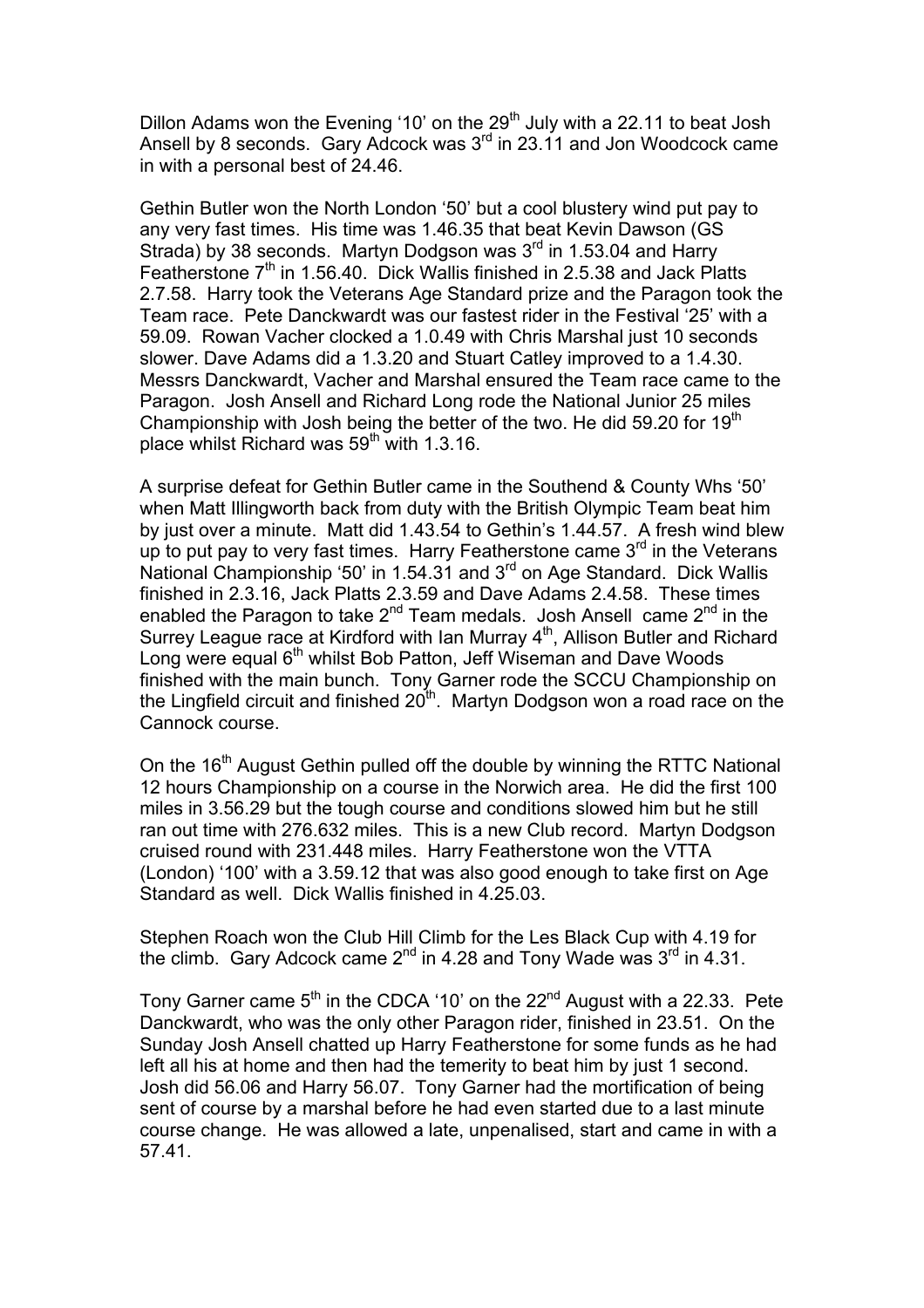In the Surrey League road race at Rusper Jeff Wiseman crossed the line 9<sup>th</sup> place just in front of Ray Puttick,  $10<sup>th</sup>$ , who in turn was just one tyre's width ahead of Allison Butler, 11<sup>th</sup>.

Gethin Butler hoped to improve on his 276 miles ridden in the National Champion 12 hours event to put him into a winning position in the National BBAr Competition. With this in mind he entered the Poole Whs 12 hours hoping for a 'good' day. As usual Mother Nature did not co-operate. On a day of tremendous wind and rain Gethin covered 279.75 miles to improve his Club Record but it was not enough for him to improve his BBAR position. Just to add to the misery Harry Featherstone had a stomach upset that prevented him even starting so his chances in both National and Veterans Championships were doomed as were our Team chances. Terry Hulme also finished but with training rather than vast distances in mind he covered 203 miles.

Pete Danckwardt finished 2<sup>nd</sup> in the SCCU BAR and the Paragon won the Team Championship. In the Bedfordshire Roads '25' Dillon Adams came in with a 59.12 and father Dave a 1.3.18. In the De Laune '10' Tony Garner was 3<sup>rd</sup> in 22.32 with Steve Roach on 24.39, Dave Adams 24.46 and Stuart Catley 26.45. Dave Adams also clocked a 1.4.07 in the East Sussex CA '25'.

The Club Track Championship were held at Reading as Herne Hill was being repaired. Dillon Adams made an almost clean sweep winning the 500m Scratch, the 4000m Pursuit, the 5 miles and Points race. The only gleam of comfort the others had was when Bob Bell won the 500m Handicap. Result of the Championship therefore was  $1<sup>st</sup>$  Dillon Adams 9pts, Bob Patton  $2<sup>nd</sup>$  and Bob Bell 3rd.

Harry Featherstone had the only gleam of success in the North Middlesex & Herts 100 miles event. On the  $20<sup>th</sup>$  September he celebrated his  $60<sup>th</sup>$  birthday and rode a personal best 100 miles in 3.56.59 that was a VTTA National Age Record. His was the only bright light in a day of gloom and despondency. Gethin's entry went astray and when he phoned up to find out what had happened to the Start Sheet he was expecting he was astounded when the event Organiser asked him who is was and what had he done for 100 miles! One wonders where some of these Race Organisers live! So Gethin could not start. Jon Jennings went off course, Martuyn Dodgson, who was hoping to better his 4.4 ride had spoke breakages and had to desist. Allison Butler and Dick Wallis had puncture problems and Terry Hulme did not start! Not a good day for a lot of the top Paragon People. Others were more fortunate. Josh Ansell finished 7th in the Surrey League 73 miles road race at Ripley. Dave Adams did a 1.0.59 in the Andover Whs '25'.

Since reaching the grand age of 60 Harry Featherstone has had a new lease of life. On the 27<sup>th</sup> September he set new figures for the VTTA National Age Standard for 60 with a 54.33 in the Edgware '25'. At the other end of the scale junior Richard Long did a personal best of 57.49. The rest of the Club were in disarray with punctures, strain muscles, knees and ligaments. The